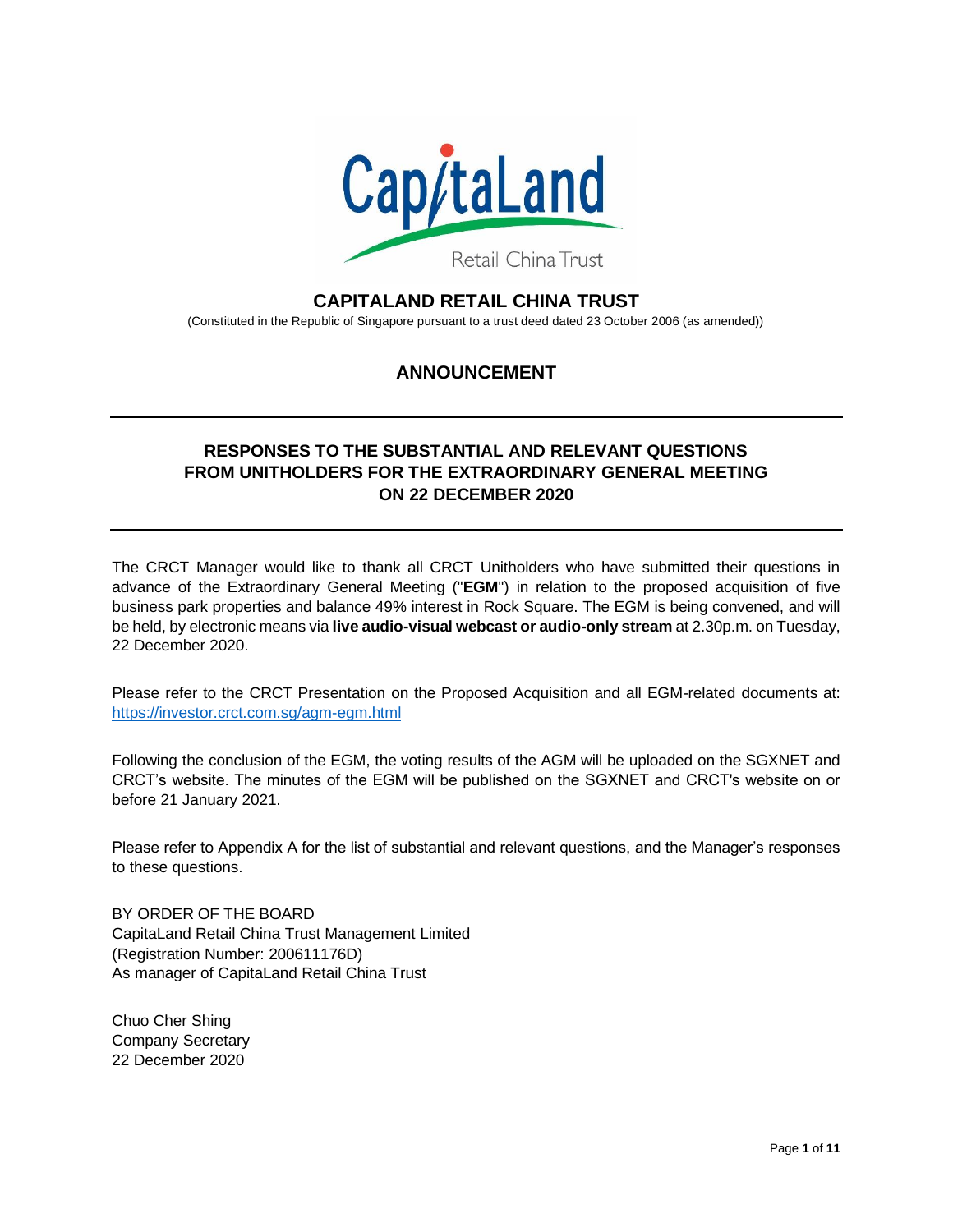### **Important Notice**

The past performance of CapitaLand Retail China Trust ("**CRCT**") is not indicative of future performance. The listing of the units in CRCT ("**Units**") on the Singapore Exchange Securities Trading Limited (the "**SGX-ST**") does not guarantee a liquid market for the Units. The value of the Units and the income derived from them may fall as well as rise. Units are not obligations of, deposits in, or guaranteed by, CapitaLand Retail China Trust Management Limited, as manager of CRCT (the "**Manager**") or any of its affiliates. An investment in the Units is subject to investment risks, including the possible loss of the principal amount invested. Investors have no right to request that the Manager redeem or purchase their Units while the Units are listed on the SGX-ST. It is intended that holders of Units may only deal in their Units through trading on the SGX-ST.

This announcement is for information only and does not constitute an invitation or offer to acquire, purchase or subscribe for the Units.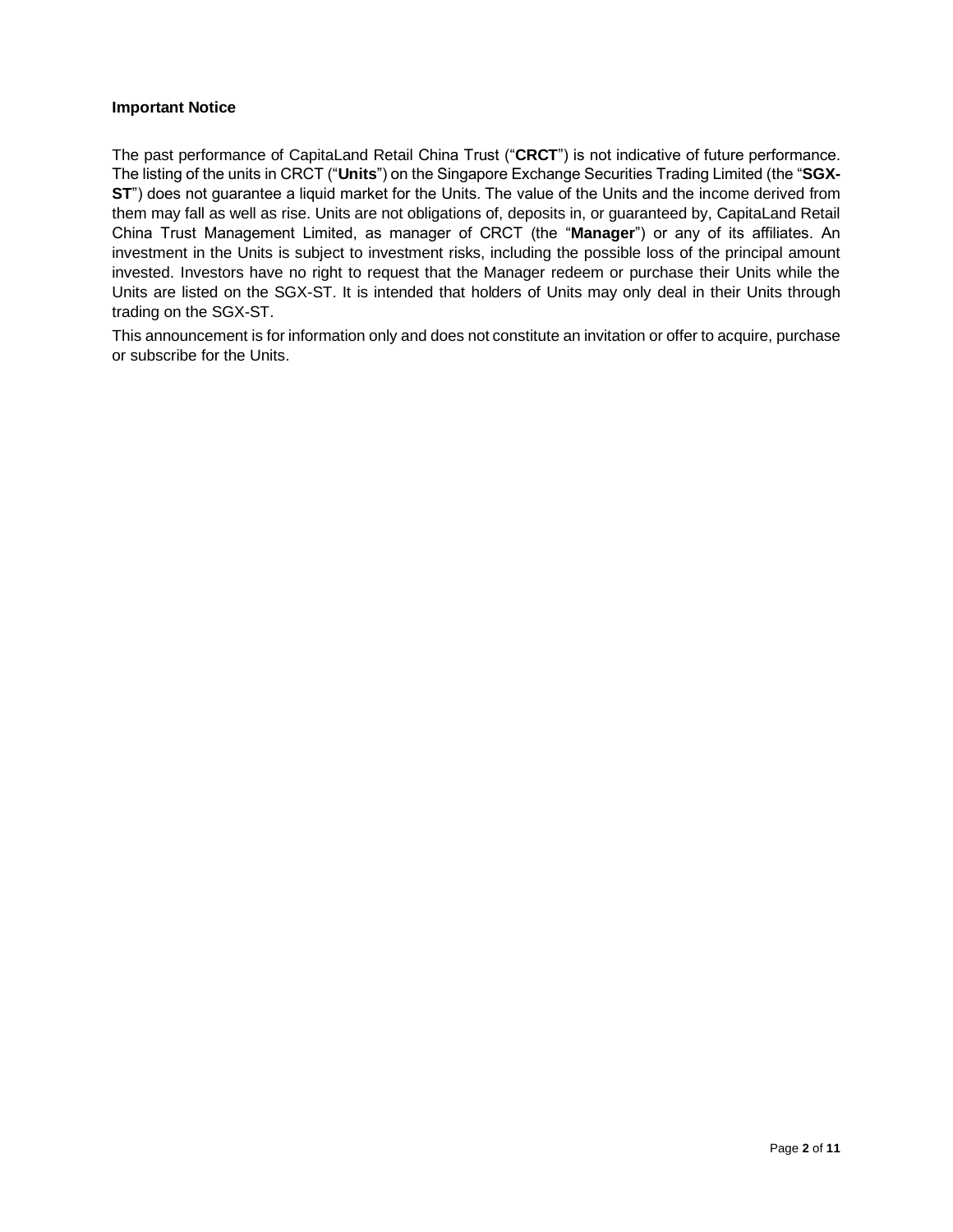### **Appendix A: RESPONSES TO THE SUBSTANTIAL AND RELEVANT QUESTIONS FROM UNITHOLDERS**

| 1. | What is the management's rationale for moving into Tier 2 cities instead of focusing<br>on Tier 1 cities and how does this align with the management strategy?                                                                                                                                                                                                                                                                                                                                                                        |
|----|---------------------------------------------------------------------------------------------------------------------------------------------------------------------------------------------------------------------------------------------------------------------------------------------------------------------------------------------------------------------------------------------------------------------------------------------------------------------------------------------------------------------------------------|
|    | Our investment strategy is to focus on expanding into Tier 1 and leading Tier 2 cities,<br>$\bullet$<br>where there are strong city and market growth opportunities. We would like to focus our<br>presence within CapitaLand's five core city cluster strategy <sup>1</sup> to leverage on the<br>Sponsor's established management platform and strong network.                                                                                                                                                                      |
|    | Specific to this acquisition, we have decided to move into leading provincial tier 2 cities<br>$\bullet$<br>of Suzhou, Hangzhou and Xi'an as/with:                                                                                                                                                                                                                                                                                                                                                                                    |
|    | Tier 2 provincial cities are set for rapid growth on the back of the upgrading of<br>$\circ$<br>regional industrial structures and continued urbanisation trends.                                                                                                                                                                                                                                                                                                                                                                     |
|    | Trend of decentralisation to Tier 2 cities as transport infrastructure of Tier 2 cities<br>$\circ$<br>improve, encouraging ongoing decentralisation of economic activities to Tier 2<br>cities. This is supported by trends of renowned global enterprises relocating their<br>headquarters and manufacturing bases to Tier 2 cities.                                                                                                                                                                                                 |
|    | Further, our acquisition of business parks in Tier 2 cities is in line with our strategy of<br>$\bullet$<br>investing in a long-term balanced and diversified portfolio as:                                                                                                                                                                                                                                                                                                                                                           |
|    | Business parks are resilient assets which are thematically supported by China's<br>$\circ$<br>economic growth initiatives.                                                                                                                                                                                                                                                                                                                                                                                                            |
|    | Business parks strategically located in Tier 2 cities exhibit higher occupancy<br>$\circ$<br>rates and stronger rental growth relative to Tier 1 cities, due to their<br>increasingly attractive industrial environment as well as strong regional government<br>support. The positive trend is set to continue further.                                                                                                                                                                                                              |
|    | Acquisition enhances CRCT's geographic diversification into leading Tier 2<br>$\circ$<br>provincial cities. The five business parks assets will give a sizeable yet balanced<br>portfolio with attractive entry yield for CRCT's maiden acquisition following the<br>expansion of our mandate. CRCT's exposure to Beijing will reduce from 48% to<br>36% in terms of GRI, while gaining exposure to Suzhou, Hangzhou and Xi'an, with<br>these higher growth cities accounting for 20% of GRI in the Enlarged Portfolio <sup>2</sup> . |
|    | Moving forward, we intend to continue to have our portfolio orientated towards Tier 1<br>$\bullet$<br>and Tier 2 cities.                                                                                                                                                                                                                                                                                                                                                                                                              |
| 2. | Who are the direct competitors for our business parks and what advantages does<br>CRCT have vis-à-vis the other business parks?                                                                                                                                                                                                                                                                                                                                                                                                       |
|    | Due to the diverse nature of the cities and location of the properties, key competitors are<br>$\bullet$<br>unique to each property.                                                                                                                                                                                                                                                                                                                                                                                                  |
|    | <b>Ascendas Xinsu Portfolio</b>                                                                                                                                                                                                                                                                                                                                                                                                                                                                                                       |
|    | Key competitors to the Ascendas Xinsu Portfolio is the Suzhou International Science<br>$\bullet$<br>Parks I, II, III and IV.                                                                                                                                                                                                                                                                                                                                                                                                          |
|    | Across the years, the Ascendas Xinsu portfolio has developed a strong reputation for its<br>٠<br>quality specifications and premium location. Relative to the other four properties, the<br>Ascendas Xinsu Portfolio is closer to the city centre and is more accessible via public                                                                                                                                                                                                                                                   |

<sup>1</sup> The five core city clusters under CapitaLand's China strategy are Beijing/Tianjin, Shanghai/Hangzhou/Suzhou/Ningbo,

Guangzhou/Shenzhen, Chengdu/Chongqing/Xi'an, and Wuhan.

<sup>&</sup>lt;sup>2</sup> Comprises the Existing Portfolio and the Properties.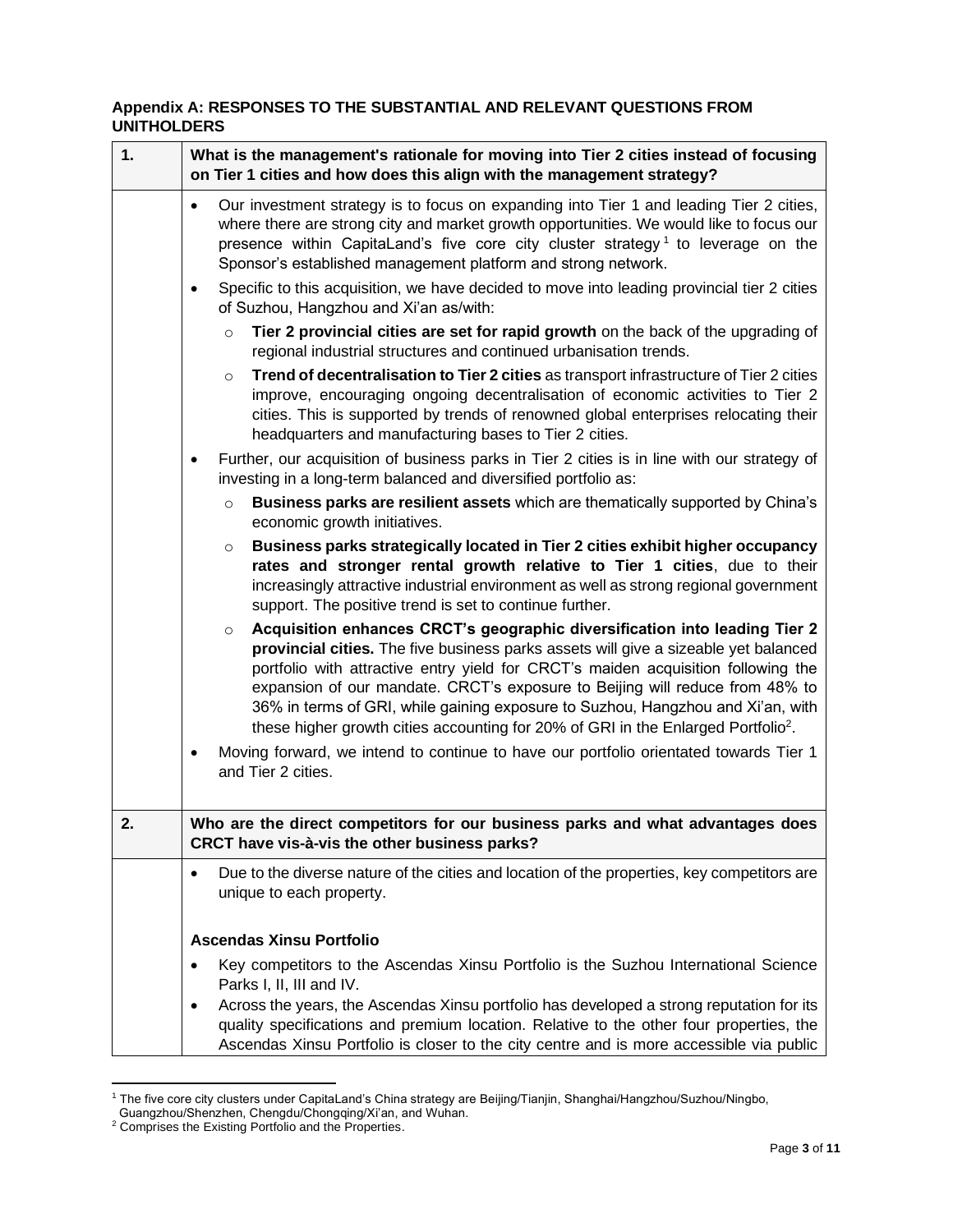transportation. The Ascendas Xinsu Portfolio is located 1km from Suzhou's city centre and 1km from Station Metro Line 3 and Line 6, which is currently under construction.

- In terms of product offerings, we offer a range of quality products from single-storey to multi-storey workshops that are ideal for industrial, R&D and modern services purposes, thereby attracting multinational companies and leading domestic enterprises.
- Our single-storey workshops are also highly sought after given the lack of similar products in the market.

#### **Ascendas Innovation Towers**

- Key competitors include GLP I-Park and Xi'an National Digital Publishing Base.
- Ascendas Innovation Towers is a relatively new property as compared to key competitors. Ascendas Innovation Towers opened in April 2017.
- In terms of positioning, Ascendas Innovation Towers is positioned as a landmark asset providing quality focal point for the development of Xi'an's new economy, including hitech, innovation, software and R&D sectors.

#### **Ascendas Innovation Hub**

- Key competitors include Xi'an Software Parks and Xi'an Electronics & Tech University Park.
- AIH, which opened in 2014, is the newest business park among the abovementioned key competitors. AIH has high quality specifications and is better maintained as compared to its surrounding projects.
- In terms of positioning, Ascendas Innovation Hub is positioned as a high-tech incubator and R&D space for manufacturing and semiconductor enterprises, attracting leading MNCs and domestic companies to the business park.

### **Singapore-Hangzhou Science & Technology Park ("SHSTP Phase I and Phase II")**

- Key competitors include HEDA Medicine Valley Accelerator and Overseas Hi-tech Center.
- SHSTP Phase I and Phase II is located only 500 metres away from the Hangzhou Bay Ring Expressway and 1 km away from Yunshui Station on Metro Line 1. The project is adjacent to Zhejiang's largest university zone and provides ideal office space for many companies in E-commerce, biomedical sciences, information and communication technology and R&D functions.
- SHSTP Phase I and Phase II has high quality building specifications and is generally larger than its competitors in terms of total building size and tenant scale.
- It is positioned to attract information technology ("IT"), innovative, and high technology industries, providing alternative office space for start-ups, which is in line with the Hangzhou city's proposition as one of the most important high-tech industrial hubs in China.

In terms of advantage, our business parks have:

- **Campus-style workplace designed for high-growth, innovation-based industries**
	- $\circ$  Equipped with a comprehensive suite of recreational facilities and lifestyle amenities with vast green communal landscape, bringing out the Work-Live-Play concept that is attractive for typical tenants in high-growth and innovation-based industries.
	- $\circ$  Offer various size and space choices with desired building specifications at attractive rents, supporting tenants and park growth.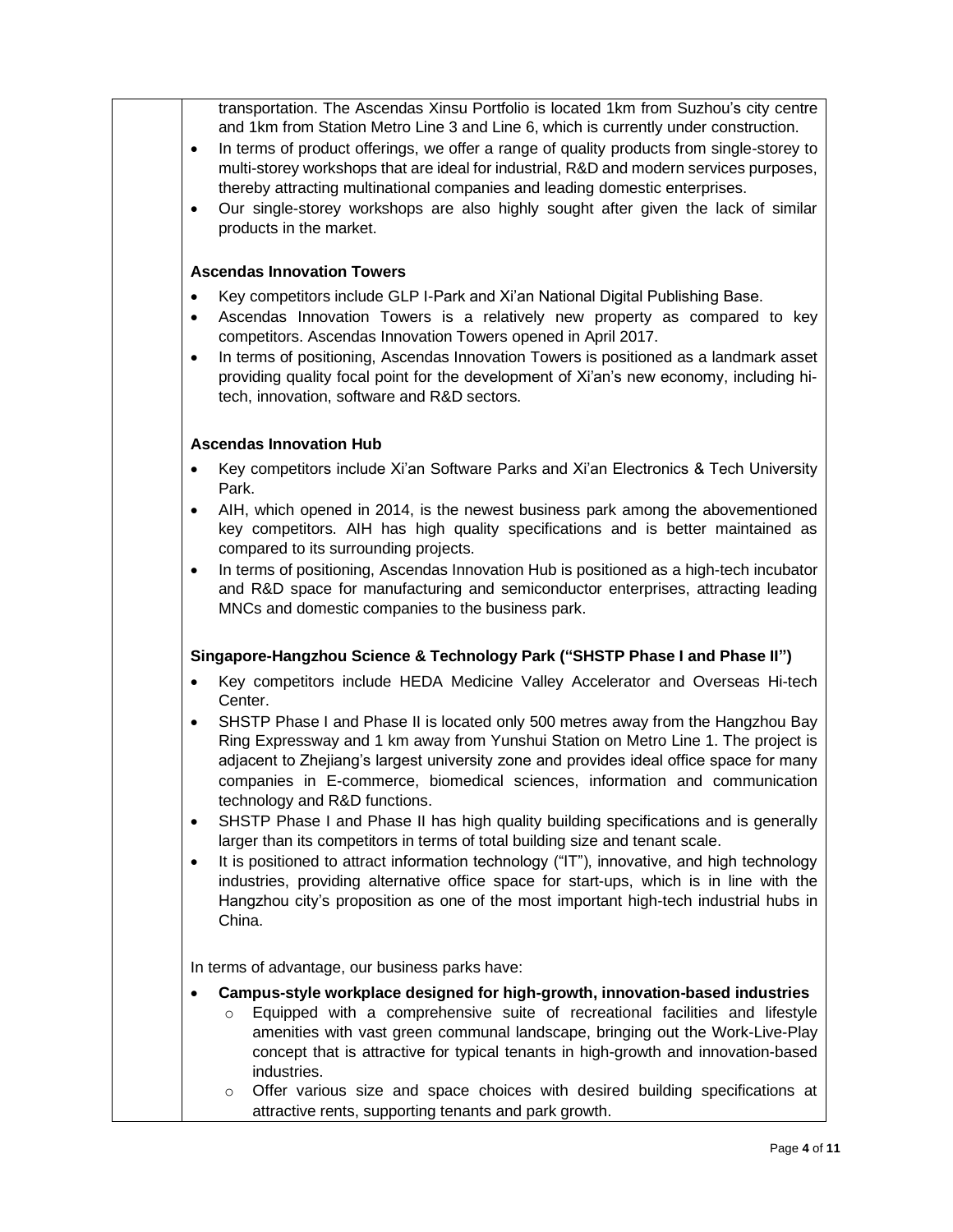|    | Industry clusters are built up across the value chain, reducing proximity of upstream<br>$\circ$<br>and downstream tenants, thereby encouraging a collaborative environment.<br>Professional and efficient property management is highly attractive to corporate<br>$\bullet$<br>tenants<br>Data visualisation and real-time monitoring of business parks through cutting-edge<br>$\circ$<br>technology.<br>Convenient "one-stop" toll free number that enhances customer and tenant<br>$\circ$<br>experiences.<br>Intelligent property management system that supports remote metering, online<br>$\circ$<br>feedback and service application, visitor/vehicle management system via facial<br>recognition and QR code scanning etc.<br>Tenant stickiness is further enhanced via community-building events and<br>$\circ$<br>programmes.                                                                                                                                                                                                                                                                                                                                                                                      |
|----|---------------------------------------------------------------------------------------------------------------------------------------------------------------------------------------------------------------------------------------------------------------------------------------------------------------------------------------------------------------------------------------------------------------------------------------------------------------------------------------------------------------------------------------------------------------------------------------------------------------------------------------------------------------------------------------------------------------------------------------------------------------------------------------------------------------------------------------------------------------------------------------------------------------------------------------------------------------------------------------------------------------------------------------------------------------------------------------------------------------------------------------------------------------------------------------------------------------------------------|
| 3. | Does CRCT have the experience of managing Business Parks?                                                                                                                                                                                                                                                                                                                                                                                                                                                                                                                                                                                                                                                                                                                                                                                                                                                                                                                                                                                                                                                                                                                                                                       |
|    | With the acquisition of the Ascendas-Singbridge group in 2019, the expanded<br>$\bullet$<br>CapitaLand group now includes business parks, logistics and data centres in its portfolio,<br>allowing us access to an expanded depth of talent pool within these new economy asset<br>classes.<br>CapitaLand now provides a full spectrum of real estate capabilities and resources<br>$\bullet$<br>managed by local ground team with in-depth market knowledge in China.<br>CapitaLand's property management teams and leasing teams has established a<br>$\bullet$<br>professional and efficient property management capability which has helped to create<br>tenant stickiness across asset class.<br>Similar to our retail assets, CRCT will leverage on CapitaLand's strong support, network<br>$\bullet$<br>and operational expertise to manage the business parks and enter into new economy<br>assets.<br>The five business parks are currently managed by CapitaLand. Post-acquisition, the<br>$\bullet$<br>same ground team will continue to manage and grow the assets effectively and<br>efficiently as they are most familiar with the ground operations and have developed<br>strong relationships with the tenants. |
| 4. | In view that office rental rates trail behind retail rental rates, would the acquisition of<br>business parks be better than acquiring shopping malls or even mixed office/retail<br>developments.                                                                                                                                                                                                                                                                                                                                                                                                                                                                                                                                                                                                                                                                                                                                                                                                                                                                                                                                                                                                                              |
|    | REITs are often seen as an attractive investment for their distribution yield. High rental<br>$\bullet$<br>does not necessarily translate to higher net distribution yield.                                                                                                                                                                                                                                                                                                                                                                                                                                                                                                                                                                                                                                                                                                                                                                                                                                                                                                                                                                                                                                                     |
|    | Generally in China, office and business parks are not directly comparable as they appeal<br>$\bullet$<br>to different sub-markets as well as tenant groups. With business parks mostly located in<br>non-CBD areas and traditional offices concentrated in CBD areas, the supply of office<br>spaces in China is unlikely to have a direct impact on business parks.<br>Business parks are becoming a very attractive asset class due to benefits from the new<br>٠<br>economy sectors and have proven to be very resilient, therefore offering high<br>diversification value to CRCT's current retail centric portfolio.<br>Business parks in China stand to benefit from preferential policy supported by key<br>$\bullet$<br>economic policies and regional government subsidies and are in line with the Chinese<br>government's upcoming 14 <sup>th</sup> Five-Year Plan to increase R&D expenditure and<br>development of major high-tech hubs.                                                                                                                                                                                                                                                                           |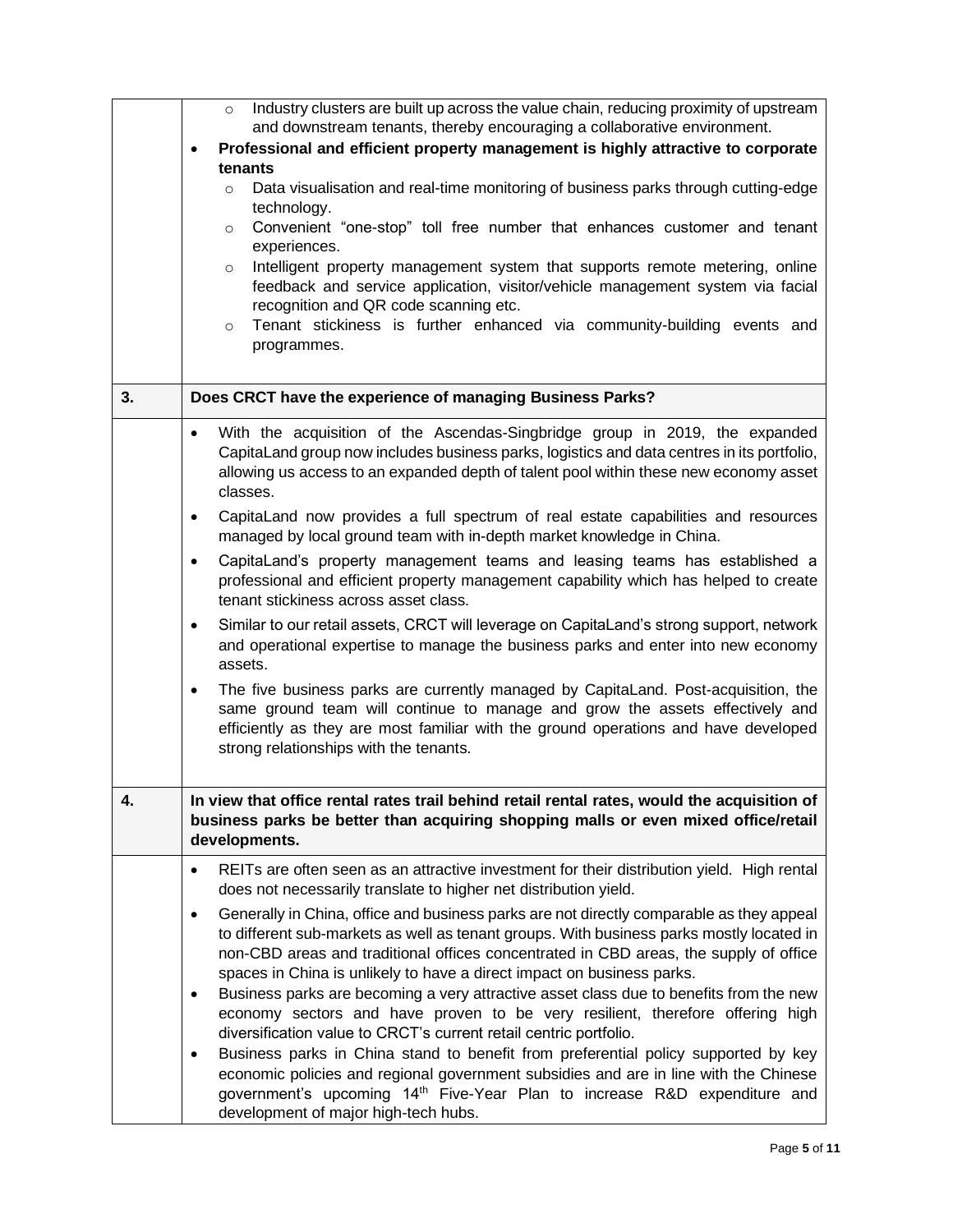|    | Secular shift in office user requirements, with companies looking to consolidate multiple<br>$\bullet$<br>functions into a single location, supports the increased demand for tenancy in business<br>park assets by companies operating in the high-growth innovation-based industries.<br>Furthermore, the proposed business parks assets have an attractive NPI yield of 6.8% <sup>3</sup> ,<br>$\bullet$<br>which is accretive to the existing portfolio's NPI yield, and is expected to be DPU<br>accretive for Unitholders.<br>Therefore, we believe that the move into Business Parks will enhance CRCT's portfolio<br>$\bullet$<br>income resilience so as to deliver sustainable income growth to our Unitholders.                                                                                     |
|----|----------------------------------------------------------------------------------------------------------------------------------------------------------------------------------------------------------------------------------------------------------------------------------------------------------------------------------------------------------------------------------------------------------------------------------------------------------------------------------------------------------------------------------------------------------------------------------------------------------------------------------------------------------------------------------------------------------------------------------------------------------------------------------------------------------------|
| 5. | Does Ascendas REIT or CapitaLand Retail China Trust have rights of first refusal over<br><b>CapitaLand's China assets?</b>                                                                                                                                                                                                                                                                                                                                                                                                                                                                                                                                                                                                                                                                                     |
|    | CapitaLand has in recent years streamlined the investment focus of each REIT, which<br>$\bullet$<br>has contributed to the success of the fund management strategy. CapitaLand<br>demonstrated this commitment by seeing through the combination of Ascott Residence<br>Trust and Ascendas Hospitality Trust, followed by the merger of CapitaLand Mall Trust<br>and CapitaLand Commercial Trust.                                                                                                                                                                                                                                                                                                                                                                                                              |
|    | Today, CapitaLand REITs have developed specific geographic regions and/or sector<br>$\bullet$<br>focus, with CRCT earmarked to be the dedicated Singapore-listed REIT for CapitaLand<br>Group's non-lodging China business. This will allow us to leverage on the economies of<br>scale that we are able to develop by operating in a single market. We will also be able<br>to leverage on the business parks property management team of the Sponsor, which<br>has vast experience in developing, managing and operating these assets effectively.<br>Moving forward, CRCT will continue to focus on China, reviewing opportunities from the<br>Sponsor's pipeline as well as from third party assets that can enhance our ability to grow<br>and provide long-term and sustainable returns for Unitholders. |
| 6. | Is the property management fee of 3% in line with market average?                                                                                                                                                                                                                                                                                                                                                                                                                                                                                                                                                                                                                                                                                                                                              |
|    | Property management ("PM") fee is related to property management services and lease<br>$\bullet$<br>management services.                                                                                                                                                                                                                                                                                                                                                                                                                                                                                                                                                                                                                                                                                       |
|    | The property management fees are set by considering specific property and market<br>$\bullet$<br>practices.                                                                                                                                                                                                                                                                                                                                                                                                                                                                                                                                                                                                                                                                                                    |
|    | As set out in the Independent Financial Adviser's ("IFA") Letter, the IFA is of the view<br>that the terms of the Property Management Agreements are on normal commercial<br>terms and are not prejudicial to the interests of CRCT and its minority Unitholders.                                                                                                                                                                                                                                                                                                                                                                                                                                                                                                                                              |
|    | With reference to B-29, while the terminologies for the various PM Fee may be used<br>٠<br>differently, pure-play logistics/industrial REIT used in IFA's examples charged at least<br>3% of Revenue for their overall PM Fee. Please refer to IFA's conclusion on B-30 Point<br>2:                                                                                                                                                                                                                                                                                                                                                                                                                                                                                                                            |
|    | While the terminologies used may be different, the bases for the calculation and the<br>$\circ$<br>applicable rates of the fees payable to the Property Managers in respect of the<br>Properties (other than Rock Square) are in line with the bases used by the<br>comparable REITs, including the reimbursement arrangement;                                                                                                                                                                                                                                                                                                                                                                                                                                                                                 |
|    | Generally, barring terminology term differences, SGX-listed pure-play logistics/industrial<br>$\bullet$<br>REIT charge at least 3% of revenue for their overall Property Manager (plus leasing<br>commission). In that regard, CRCT's PM fee arrangement basis is on normal commercial                                                                                                                                                                                                                                                                                                                                                                                                                                                                                                                         |

<sup>&</sup>lt;sup>3</sup> NPI yield for Business Park Properties is computed based on the annualised 1H 2020 NPI and the Agreed Value on an effective stake basis.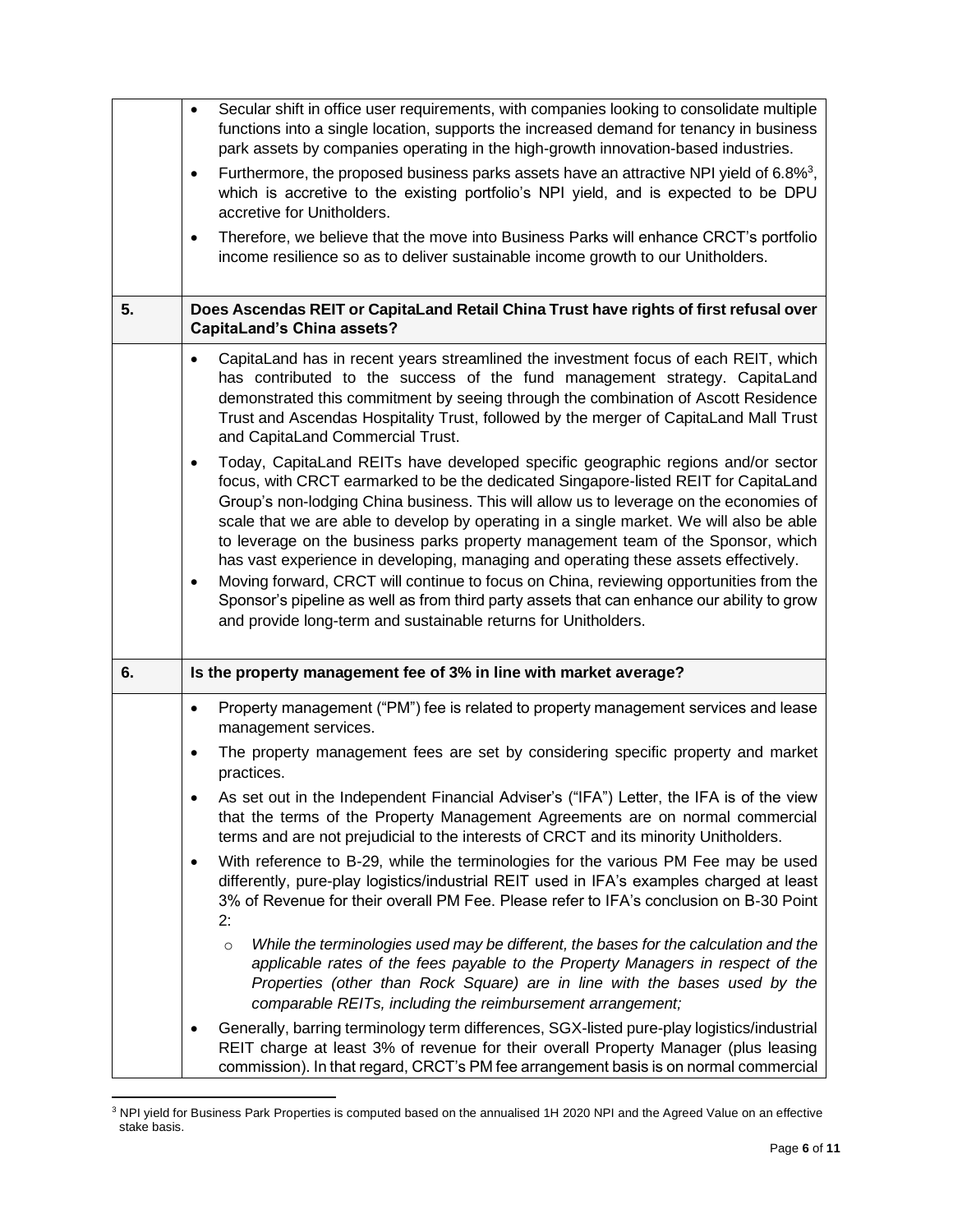|    |           | terms and in line with market practice. The PM Fee arrangement has been reviewed by<br>both CRCT's Board (comprising majority of independent directors) and the IFA. Please<br>refer to IFA's conclusion in 4.6 (B-30) with regards to their assessment of the Property<br>Management Agreements.                                                                                                                                                                                                                                                                                                                                                                                                                                                                                                                                                                                                                                                                                                                                                                                                                                                                             |
|----|-----------|-------------------------------------------------------------------------------------------------------------------------------------------------------------------------------------------------------------------------------------------------------------------------------------------------------------------------------------------------------------------------------------------------------------------------------------------------------------------------------------------------------------------------------------------------------------------------------------------------------------------------------------------------------------------------------------------------------------------------------------------------------------------------------------------------------------------------------------------------------------------------------------------------------------------------------------------------------------------------------------------------------------------------------------------------------------------------------------------------------------------------------------------------------------------------------|
| 7. | (i)       | Is the upcoming lease renewal for the Business Parks in 2020 and 2021 an area of<br>concern for the management? In particular, Ascendas Innovation Hub has the<br>largest lease expiry upcoming. Is management concerned about a potential<br>decline in occupancy or income from these Properties?                                                                                                                                                                                                                                                                                                                                                                                                                                                                                                                                                                                                                                                                                                                                                                                                                                                                           |
|    | (ii)      | The independent report mentioned that Ascendas Innovation Towers is relatively<br>weaker than other districts as the market is still not sufficiently mature. As such,<br>does management see any challenges in maintaining the properties' performance<br>in 2020 and 2021?                                                                                                                                                                                                                                                                                                                                                                                                                                                                                                                                                                                                                                                                                                                                                                                                                                                                                                  |
|    | $\bullet$ | The average lease term for business parks in China is around 3 years, which is in-line<br>with our current business park portfolio. This provides us with a good opportunity to<br>extract value by renewing or leasing expiring leases at a higher rent.                                                                                                                                                                                                                                                                                                                                                                                                                                                                                                                                                                                                                                                                                                                                                                                                                                                                                                                     |
|    | $\bullet$ | Ascendas Innovation Hub's large lease expiry in 2021 is mainly attributed to one major<br>tenant. We are currently in negotiations with the tenant to renew the lease. This tenant<br>has been with us for more than 15 years and we do not foresee concerns renewing this<br>lease.                                                                                                                                                                                                                                                                                                                                                                                                                                                                                                                                                                                                                                                                                                                                                                                                                                                                                          |
|    | $\bullet$ | Tenants of Business Parks generally have to incur high initial capital expenditure when<br>they move into a new outfit. This mitigates the risk of tenants switching between<br>business parks.                                                                                                                                                                                                                                                                                                                                                                                                                                                                                                                                                                                                                                                                                                                                                                                                                                                                                                                                                                               |
|    | $\bullet$ | As part of our proactive asset management strategy, our property management team<br>will actively approach tenants to negotiate leases that are expiring 6 months to 1 year in<br>advance. This will give us sufficient time to source for new tenants in the event of non-<br>renewal.                                                                                                                                                                                                                                                                                                                                                                                                                                                                                                                                                                                                                                                                                                                                                                                                                                                                                       |
|    | $\bullet$ | To-date, we do not foresee any significant decline in occupancy rate or income due to<br>expiring tenants.                                                                                                                                                                                                                                                                                                                                                                                                                                                                                                                                                                                                                                                                                                                                                                                                                                                                                                                                                                                                                                                                    |
|    | $\bullet$ | For Ascendas Innovation Towers, the project has gradually matured since 2017. The<br>current (2020 Q3) occupancy and rent have increased to similar levels of Xi'an Hi-Tech<br>Industries Development Zone ("XHTIDZ") and have surpassed the average of the Xi'an<br>Market. While the average rent of XHTIDZ has declined slightly in 2020 Q3, AIT's<br>average rent has remained stable and rising. We also have a fully equipped intelligent<br>management system to serve the needs of our tenants and supporting facilities such as<br>shared office and multi-functional conference hall for a conducive work environment,<br>which bolsters AIT's attractiveness to potential tenants. There are also various amenities<br>that support the work-live-play concept that are being planned and are in progress that<br>will boost the attractiveness of the project. Additionally, our current tenant base in AIT is<br>anchored by high quality tenants with a focus on high-tech and R&D enterprises such<br>as Ping An Insurance, DHC Software, Dahua Technologies etc. Given AIT's high quality<br>offerings, the management is confident of the property's appeal. |
| 8. |           | What is the ease of extension of land lease expiry in China?                                                                                                                                                                                                                                                                                                                                                                                                                                                                                                                                                                                                                                                                                                                                                                                                                                                                                                                                                                                                                                                                                                                  |
|    | $\bullet$ | There are currently no clear guidelines from the Chinese government regarding the<br>extension of land use rights ("LUR tenure") upon expiry. The regulatory framework to<br>handle expiring leases for commercial properties is not clearly spelled out and there are<br>not many precedent cases to take reference from.                                                                                                                                                                                                                                                                                                                                                                                                                                                                                                                                                                                                                                                                                                                                                                                                                                                    |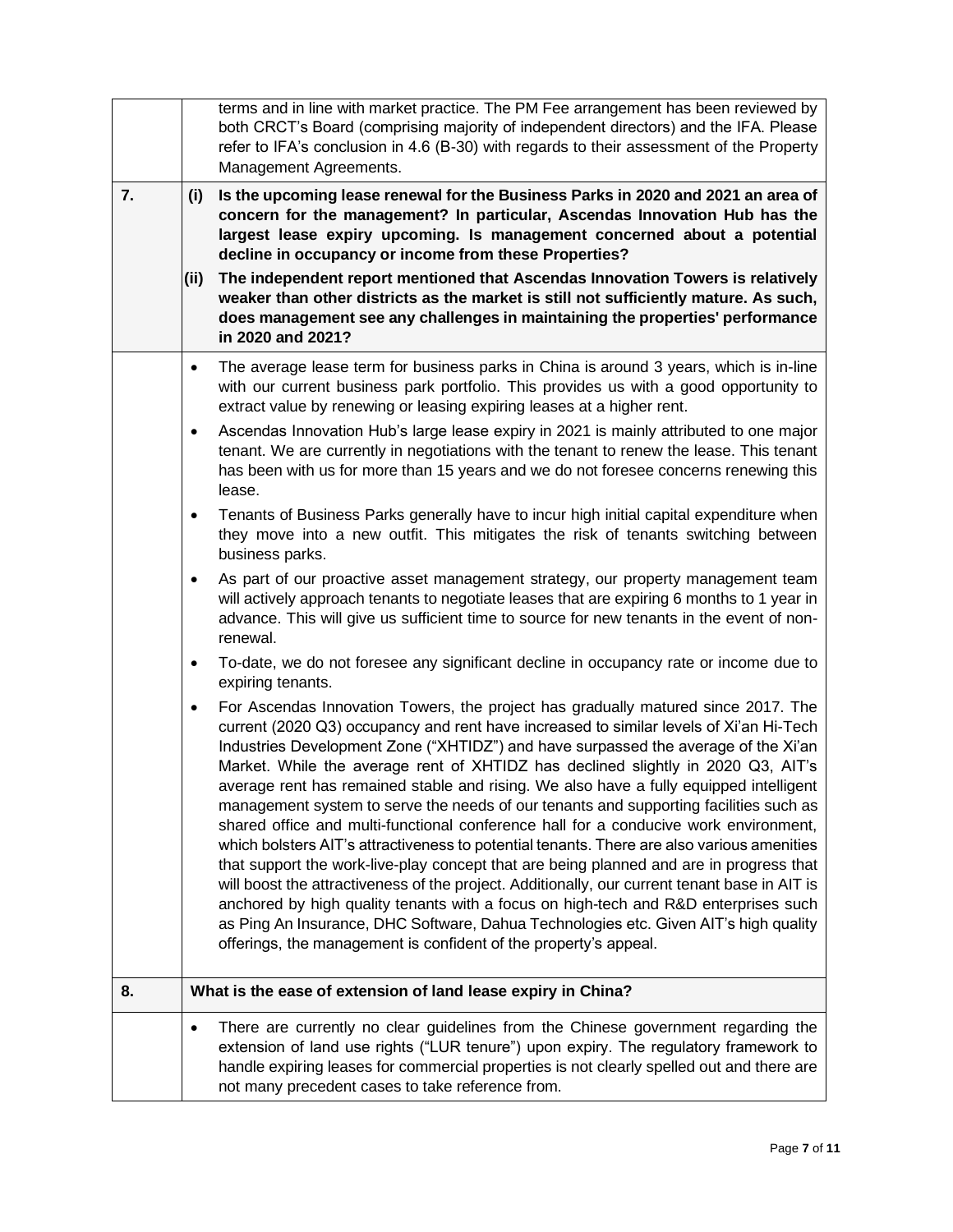|    | We do note that the government specified that the right to use residential land will be<br>$\bullet$<br>automatically renewed upon the expiration of the contract in the 2007 Property Rights<br>Law. We will continue to monitor this space and respond accordingly when new<br>developments arise.<br>As this is part of the business landscape of China, to actively manage this risk, we have<br>$\bullet$<br>been continuously reconstituting and rejuvenating our portfolio by recycling aged assets<br>for newer and quality assets. These can be seen from the divestment of our oldest assets<br>CapitaMall Anzhen, CapitaMall Wuhu, CapitaMall Erqi as well as entering into the bundle<br>deal to divest CapitaMall Saihan and acquire CapitaMall Nuohemule (which has a longer<br>balance lease tenure).<br>In addition, the LUR tenure for commercial land lease (includes business park) in China<br>$\bullet$<br>is 50 years, longer than retail at 40 years. The range of land tenure expiry for the existing<br>portfolio is from 2041 to 2054 while the land tenure expiry range for the proposed assets<br>is from 2045 to 2064. Hence, these continuous portfolio reconstitution efforts will allow<br>us to continue to improve the portfolio's land lease expiry. |
|----|-----------------------------------------------------------------------------------------------------------------------------------------------------------------------------------------------------------------------------------------------------------------------------------------------------------------------------------------------------------------------------------------------------------------------------------------------------------------------------------------------------------------------------------------------------------------------------------------------------------------------------------------------------------------------------------------------------------------------------------------------------------------------------------------------------------------------------------------------------------------------------------------------------------------------------------------------------------------------------------------------------------------------------------------------------------------------------------------------------------------------------------------------------------------------------------------------------------------------------------------------------------------------------------------|
| 9. | What is the impact of e-commerce on CRCT's malls? Any need to repurpose the mall<br>space for other uses?                                                                                                                                                                                                                                                                                                                                                                                                                                                                                                                                                                                                                                                                                                                                                                                                                                                                                                                                                                                                                                                                                                                                                                               |
|    | While onset of COVID-19 has accelerated the move towards e-Commerce, China's<br>$\bullet$<br>online and offline retail have each grown and will continue to co-exist to satisfy the wide<br>range of changing consumer preferences and needs. From January to November 2020,<br>China online sales constitutes approximately 25% 4 of the total retail sales,<br>demonstrating that offline sales are still important and a key feature of consumer<br>lifestyles.                                                                                                                                                                                                                                                                                                                                                                                                                                                                                                                                                                                                                                                                                                                                                                                                                      |
|    | Omni-channel marketing is the way forward and tenants would like to partner landlords<br>$\bullet$<br>that can offer them exposure both online and offline. To value add to tenants, landlords<br>need to harness technology and wide-ranging platforms to capture consumers and be<br>the enabler and conduit to direct business to tenants.                                                                                                                                                                                                                                                                                                                                                                                                                                                                                                                                                                                                                                                                                                                                                                                                                                                                                                                                           |
|    | Responding swiftly to this, we fast-tracked our digitalisation journey to improve<br>$\bullet$<br>engagement with consumers and worked with our retailers to get them onboard our<br>ecommerce platform. We adopted trending marketing approach by working alongside<br>retail partners and leveraging on social media accounts to organise livestream sales as<br>well as run promotions. With over 11 million CapitaStar members in China <sup>5</sup> , we were the<br>early movers to leverage our retail ecosystem to integrate both the physical and digital<br>realm, creating a competitive advantage for CapitaLand malls and stickiness with our<br>retailers and shoppers.                                                                                                                                                                                                                                                                                                                                                                                                                                                                                                                                                                                                   |
|    | As pro-active managers, we have to continuously adjust our trade mix to ensure that it<br>$\bullet$<br>remains synergistic with the lifestyle of our consumers post-COVID-19. Beyond retail,<br>retail dining concepts that offer convenient take away options and a menu that caters to<br>meals at different hours (breakfast, lunch, tea, dinner) are also more competitive.                                                                                                                                                                                                                                                                                                                                                                                                                                                                                                                                                                                                                                                                                                                                                                                                                                                                                                         |
|    | With the data that we collect from CapitaStar, we are better prepared to adapt and<br>$\bullet$<br>change our tenant mix in accordance to the catchment and the preferences of our<br>captive market.                                                                                                                                                                                                                                                                                                                                                                                                                                                                                                                                                                                                                                                                                                                                                                                                                                                                                                                                                                                                                                                                                   |
|    | We will continue to stay close to the market to respond swiftly to changes, if and when<br>they arise.                                                                                                                                                                                                                                                                                                                                                                                                                                                                                                                                                                                                                                                                                                                                                                                                                                                                                                                                                                                                                                                                                                                                                                                  |

<sup>4</sup> China Bureau of Statistics, November 2020

 $^5$  CapitaLand, Ascott inks new partnerships with CapitaStar and credit cards to offer more perks to Ascott Star Rewards members, 7 September 2020.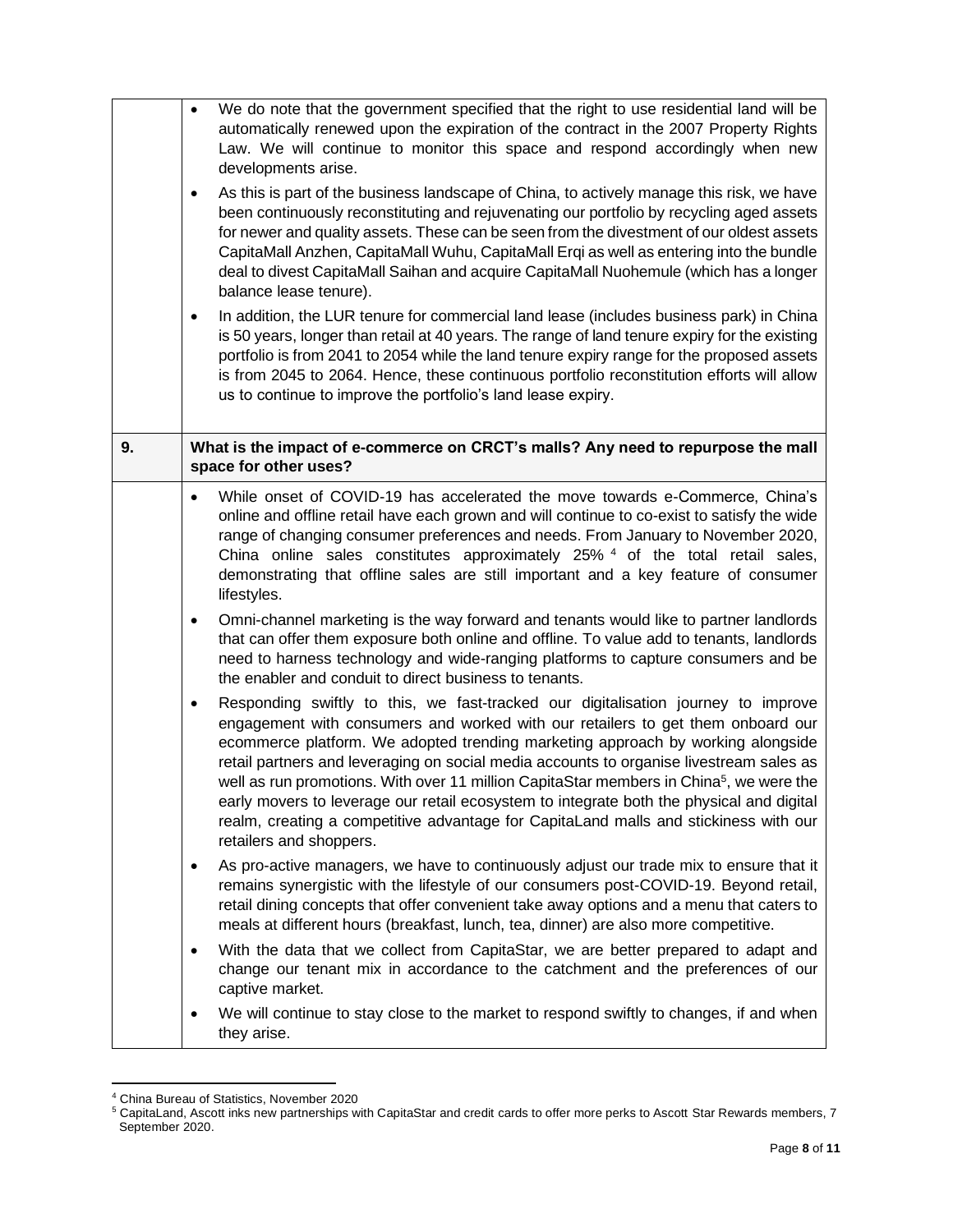| 10. | Post-acquisition, CRCT's aggregate leverage is estimated to be around 37.4%. What<br>is the ideal gearing ratio for CRCT going forward?                                                                                                                                                                                                                                                                                                                                       |
|-----|-------------------------------------------------------------------------------------------------------------------------------------------------------------------------------------------------------------------------------------------------------------------------------------------------------------------------------------------------------------------------------------------------------------------------------------------------------------------------------|
|     | Post-acquisition, CRCT's aggregate leverage stands at a healthy 37.4%, well below the<br>$\bullet$<br>regulatory 50% limit. This provides CRCT with sufficient debt headroom to acquire<br>accretive assets as well as engage in asset enhancement initiatives to drive organic<br>growth.                                                                                                                                                                                    |
|     | In the long-run, we are comfortable with a gearing level of up to 40%.<br>$\bullet$                                                                                                                                                                                                                                                                                                                                                                                           |
| 11. | How will CRCT utilise the funds raised?                                                                                                                                                                                                                                                                                                                                                                                                                                       |
|     | The gross proceeds of approximately S\$326.1 million raised from the equity fund raising<br>$\bullet$<br>forms part of CRCT's funding structure for the acquisition of five business parks and<br>balance 49% interest in Rock Square.                                                                                                                                                                                                                                        |
|     | A portion of the funds, approximately S\$6.8 million, will be used to pay the estimated<br>$\bullet$<br>fees and expenses, including professional fees and expenses, incurred or to be incurred<br>by CRCT in connection with the acquisition and the equity fund raising.                                                                                                                                                                                                    |
|     | We will make periodic announcements on the utilisation of the net proceeds of the Equity<br>$\bullet$<br>Fund Raising via SGXNET as and when the funds are materially disbursed.                                                                                                                                                                                                                                                                                              |
| 12. | (i) CRCT completed the fund-raising exercise before obtaining Unitholders' approval<br>for the acquisition at the EGM on 22 December 2020. How does the Board intend<br>to utilise the funds raised in this fund-raising exercise if the proposed acquisition<br>is not approved by Unitholders at the EGM?<br>(ii) Moving forward, will CRCT consider holding the EGM to seek Unitholder's<br>approval on the proposed acquisition before launching the equity fund raising? |
|     | If the resolution is not approved, the funds raised will be used to pare down existing<br>$\bullet$<br>loans and/or any required asset enhancement works and working capital. Assuming the<br>entire net proceeds from the equity fund raise ("EFR") is used to pare down the loans,<br>the gearing would be reduced from 34.7% (as at September 2020) to 26.3%.                                                                                                              |
|     | We have considered various launch timing options in relation to the transaction,<br>$\bullet$<br>including the potential launch of any EFR post-EGM.                                                                                                                                                                                                                                                                                                                          |
|     | We took into consideration the uncertainty brought about by the COVID-19 pandemic as<br>well as the outcome of the US presidential elections, and its potential effect on markets.<br>Delaying the launch of the equity fund raising to late December is not ideal and could<br>affect the success of the fund raising. In addition, there is no certainty that the market<br>will be more favourable in 2021.                                                                |
|     | As such, when we saw a viable market window, in consultation with professional<br>$\bullet$<br>advisers, we decided to launch the fund raising in the interest of Unitholders.                                                                                                                                                                                                                                                                                                |
| 13. | How frequent will CRCT conduct fund raising projects?                                                                                                                                                                                                                                                                                                                                                                                                                         |
|     | We do not have a targeted number of fund raising projects a year. We will tap on the<br>$\bullet$<br>equity and debt market as and when we assessed an investment opportunity that we<br>believe will present a quality value proposition to Unitholders while concurrently<br>strengthen and optimise our portfolio. As part of our portfolio reconstitution strategy, we<br>will also seek to unlock value of assets that have reached the optimal stage of their           |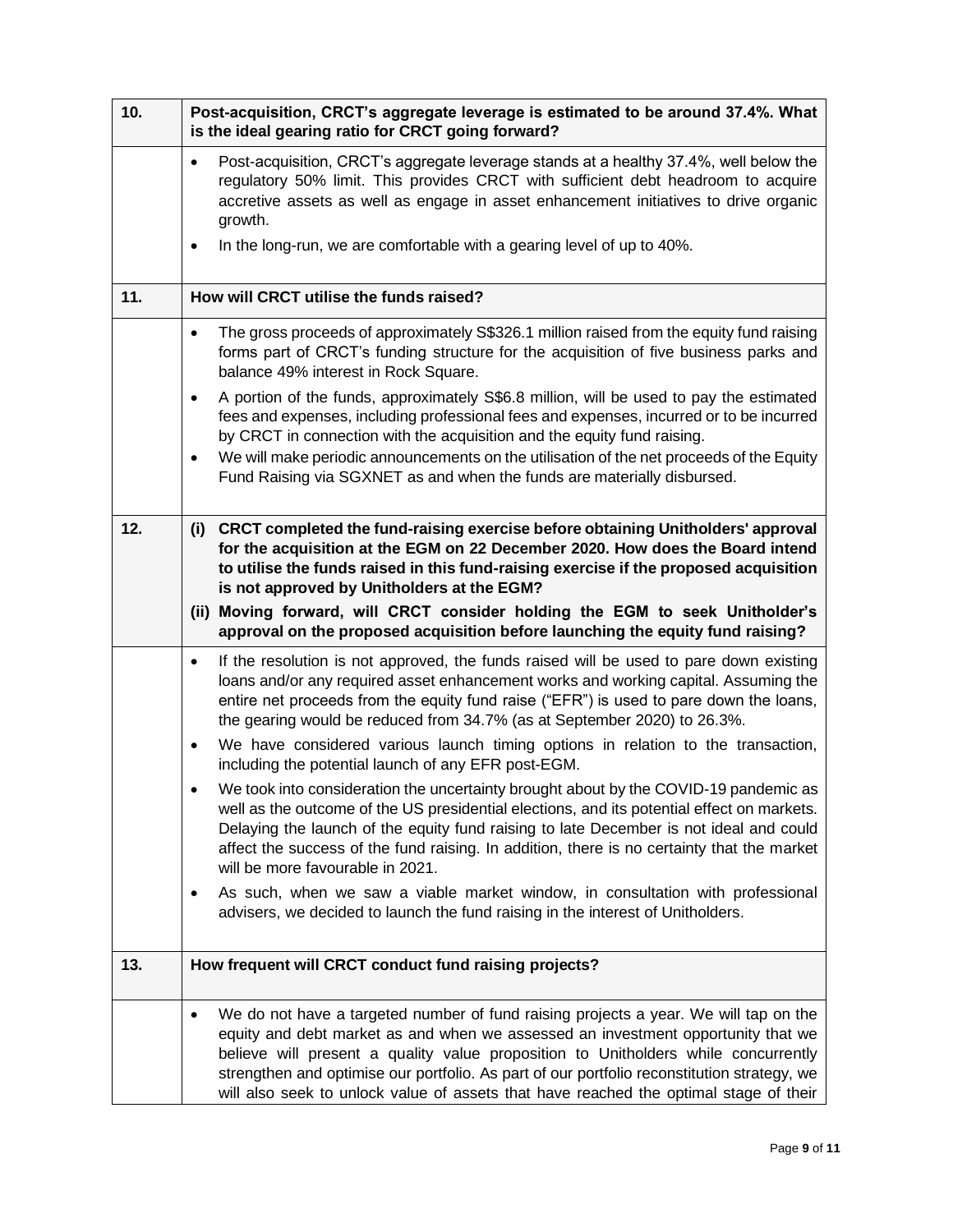|     | lifecycle and recycle the capital back to grow the business or improve our financial<br>flexibility.                                                                                                                                                                                                                                                                                                                                                                                       |
|-----|--------------------------------------------------------------------------------------------------------------------------------------------------------------------------------------------------------------------------------------------------------------------------------------------------------------------------------------------------------------------------------------------------------------------------------------------------------------------------------------------|
| 14. | How is CRCT positioning itself to capture the opportunities arising from China's<br>upcoming 14th Five-Year Plan?                                                                                                                                                                                                                                                                                                                                                                          |
|     | The fifth plenary session of the 19th Central Committee of the Communist Party of China<br>$\bullet$<br>was held in October 2020, in which the outline of the upcoming 14th Five-Year Plan<br>(2021-2025) was reviewed.                                                                                                                                                                                                                                                                    |
|     | China's upcoming 14th Five-Year Plan is expected to prioritise domestic consumption<br>$\bullet$<br>as a core strategy to transform China into a self-sufficient economy.                                                                                                                                                                                                                                                                                                                  |
|     | China's continual effort to boost investments in R&D to make breakthroughs in key<br>$\bullet$<br>technologies would encourage the development of major city clusters to serve as the<br>main hubs for high-tech industries and innovation.                                                                                                                                                                                                                                                |
|     | Hence, our entry into Business Parks in Suzhou, Hangzhou and Xi'an that are primarily<br>$\bullet$<br>occupied by tenants in high-growth industries such as high-end manufacturing,<br>information and communication technology and biomedical sciences, is likely to receive<br>strong boost and support, providing sustained demand for our business park assets.                                                                                                                        |
|     | We will continue to position CRCT's portfolio to be in line with China's economic<br>$\bullet$<br>transformation to diversify and strengthen our portfolio to ride on China's economic<br>growth.                                                                                                                                                                                                                                                                                          |
| 15. | How will the opening of the China REIT (CREIT) market impact CRCT?                                                                                                                                                                                                                                                                                                                                                                                                                         |
|     | We welcome the development of the CREIT market as we believe that we will stand to<br>٠<br>benefit from it. More competitive valuation and yields can be expected as the market<br>develops, generating a positive impact on CRCT.<br>The increased interest and understanding of REITs in China will enable us to gain more<br>$\bullet$<br>visibility among Chinese investors looking to invest in an established REIT with track<br>record in China that is backed by a strong Sponsor. |
| 16. | Would CRCT consider making DPU-dilutive acquisitions to further diversify out of<br>non-retail assets?                                                                                                                                                                                                                                                                                                                                                                                     |
|     | We will exercise investment discipline to ensure that the acquisitions we make are<br>$\bullet$<br>beneficial to the Unitholder and one that will allow us to strengthen our overall portfolio,<br>before considering it.                                                                                                                                                                                                                                                                  |
|     | In line with our strategy, our acquisition criteria will include, amongst others, property<br>$\bullet$<br>yield and DPU accretion, asset quality and growth enhancement potential as well as<br>improving income diversification and resilience.                                                                                                                                                                                                                                          |
|     | Target accretion could be worked on by planning ahead a deal structure and an optimum<br>$\bullet$<br>funding structure.                                                                                                                                                                                                                                                                                                                                                                   |
| 17. | What is the management's medium and long-term plans for CRCT? What other growth<br>areas is CRCT looking at to position itself for future growth?                                                                                                                                                                                                                                                                                                                                          |
|     | In the medium-term, we aim to build up a multi-asset class diversified portfolio.<br>٠                                                                                                                                                                                                                                                                                                                                                                                                     |